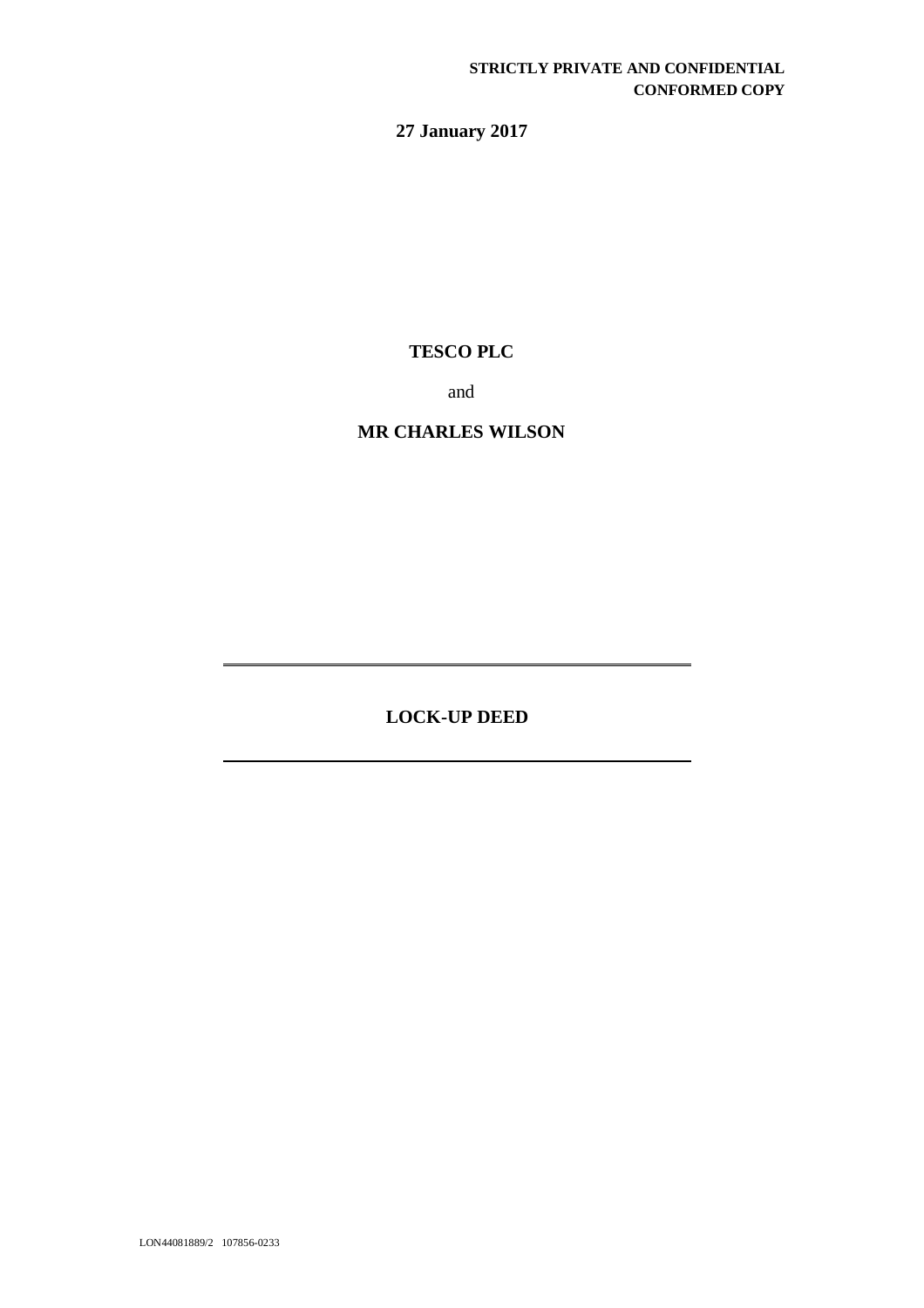## **CONTENTS**

## **Clause**

## Page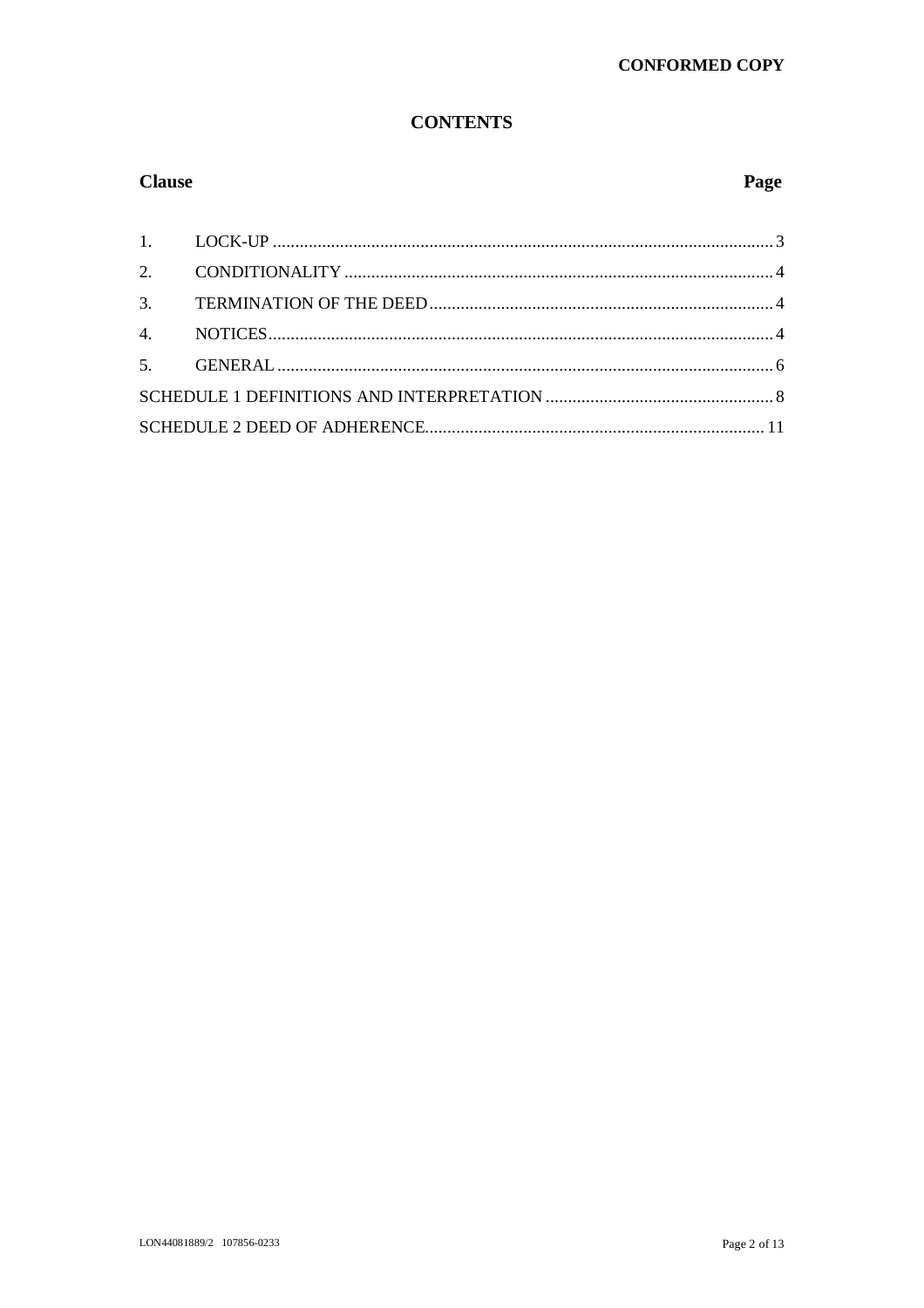## **PARTIES:**

- 1. **TESCO PLC**, a public limited company incorporated in England and Wales with its registered address at Tesco House, Shire Park, Kestrel Way, Welwyn Garden City AL7 1GA and company number 00445790 (*Tesco*); and
- 2. **MR CHARLES WILSON**, of Equity House, Irthlingborough Road, Wellingborough, Northants NN8 1LT (the *Shareholder*),

each a *party* and together, the *parties*.

Words and expressions used in this Deed shall be interpreted in accordance with Schedule 1.

## **WHEREAS:**

- (A) Tesco intends to announce on or around 30 January 2017 a recommended merger with Booker Group plc (a public limited company incorporated in England and Wales with its registered address at Equity House, Irthlingborough Road, Wellingborough, Northants NN8 1LT and company number 05145685) (*Booker*). The Shareholder is currently the Chief Executive Officer of Booker.
- (B) Tesco and the Shareholder hereby wish to record, amongst other matters, the basis on which the Shareholder has agreed not to dispose of his New Tesco Shares for a period of five (5) years from the Effective Date.

## **IT IS HEREBY AGREED** as follows:

#### **1. Lock-up**

- 1.1 Subject to clause 1.3, the Shareholder agrees that he will not, without the prior written consent of Tesco, directly or indirectly, at any time during the Lock-Up Period, Dispose of any Lock-Up Shares.
- 1.2 Tesco acknowledges that, after the expiry of the Lock-up Period, the Shareholder shall (subject, at all times, to any restrictions placed on him by virtue of his terms of employment with Tesco or otherwise by applicable law or regulation) be free to Dispose of any Lock-Up Shares.
- 1.3 The restrictions contained in clause 1.1 shall not apply to any of the following:
	- (a) accepting a general offer made to all holders of Tesco Shares for the time being (other than Tesco Shares held or contracted to be acquired by the offeror or its associates within the meaning of the Act), or voting in favour of a scheme of arrangement to acquire all of the Tesco Shares then in issue, in either case made in accordance with the Code;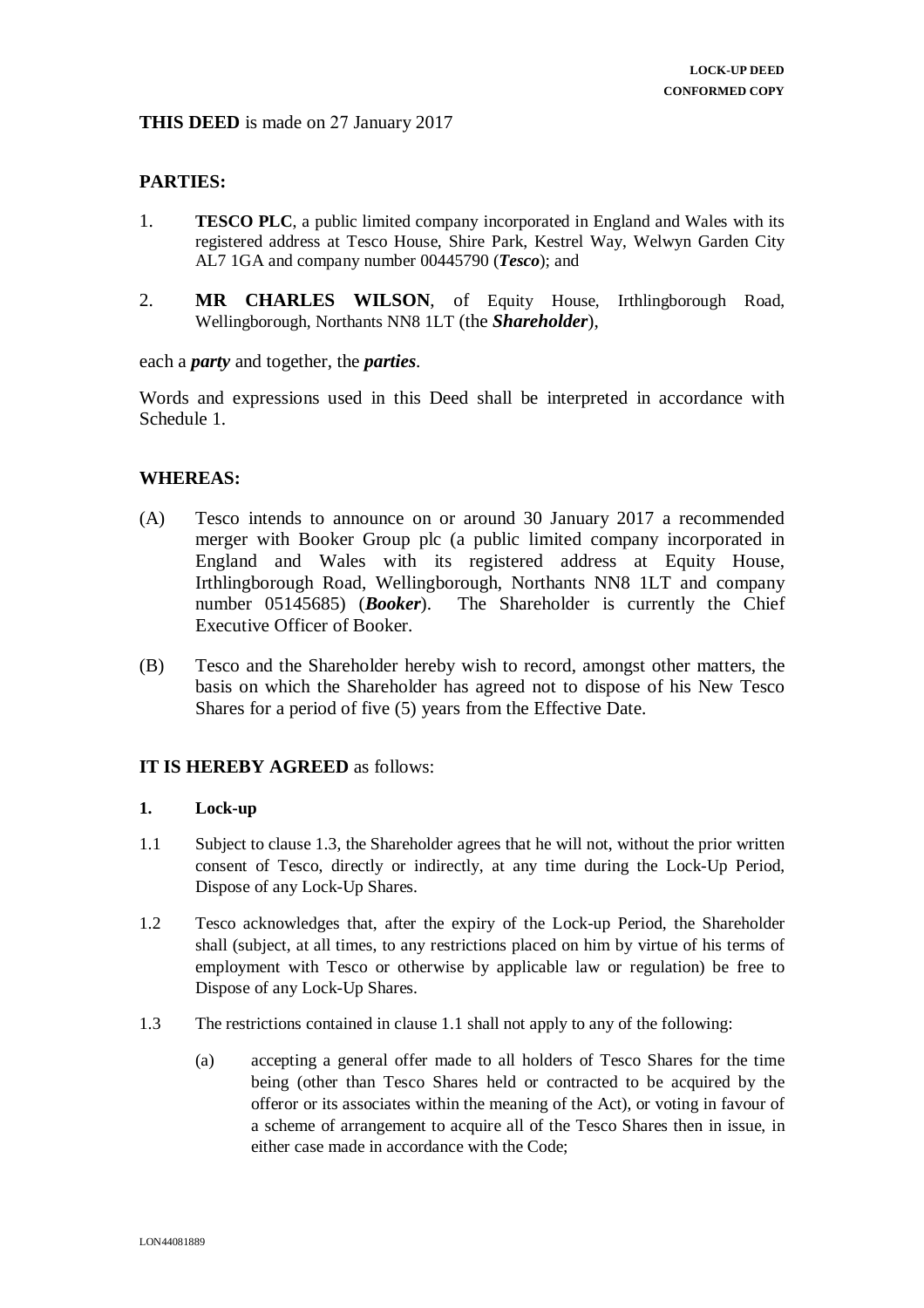- (b) executing and delivering an irrevocable commitment to accept, or vote in favour of, a general offer or scheme of arrangement (without any further agreement to transfer or dispose of any Tesco Shares or any interest therein) as is referred to in clause 1.3(a) above;
- (c) Disposing of Tesco Shares pursuant to any offer by Tesco to purchase its own Shares which is made to all holders of Tesco Shares;
- (d) Disposing of Tesco Shares pursuant to a compromise or arrangement between Tesco and its creditors or any class of them or between Tesco and its members or any class of them which is agreed to by the creditors or members and (where required) sanctioned by the Court under the Act or otherwise;
- (e) Disposing of any Lock-Up Shares to any connected person (as defined in the Act) or any family trust (and upon change of trustees of a trust, to the new trustees of such family trust) and by the trustees of such family trusts to the beneficiaries thereof;
- (f) Disposing of the legal interest in any Lock-Up Shares provided that the beneficial owner shall not change; and
- (g) Disposal of Lock-Up Shares to or by personal representatives of the Shareholder in the event of his death during the Lock-Up Period,

provided that, in cases of clauses 1.3(e) and 1.3(f), prior to such transfer, the relevant transferee has entered into a deed of adherence in the form set out in Schedule 2.

#### **2. Conditionality**

- 2.1 Clause 1 of this Deed is conditional upon, and shall come into effect on, the occurrence of the Effective Date.
- 2.2 If the condition contained in clause 2.1 is not satisfied by the Longstop Date, this Deed will lapse automatically and all rights and obligations of the parties under this Deed, save in respect of any prior breach, shall cease and determine.

#### **3. Termination of the Deed**

This Deed (other than clause 4 and Schedule 1) shall terminate, and save in respect of any prior breach or any such specified provisions, no party hereto shall have any rights or obligations hereunder, upon the earlier of (i) the end of the Lock-Up Period and (ii) Tesco Shares ceasing to be listed on the premium listing segment of the Official List of the Financial Conduct Authority (or any successor body thereto) and traded on the London Stock Exchange's main market for listed securities.

#### **4. Notices**

- 4.1 A notice under this Deed shall only be effective if it is in writing.
- 4.2 Notices under this Deed shall be sent to a party by hand delivery or reputable international courier or by email at its physical address or email address respectively, and shall be marked for the attention of the individual set out below: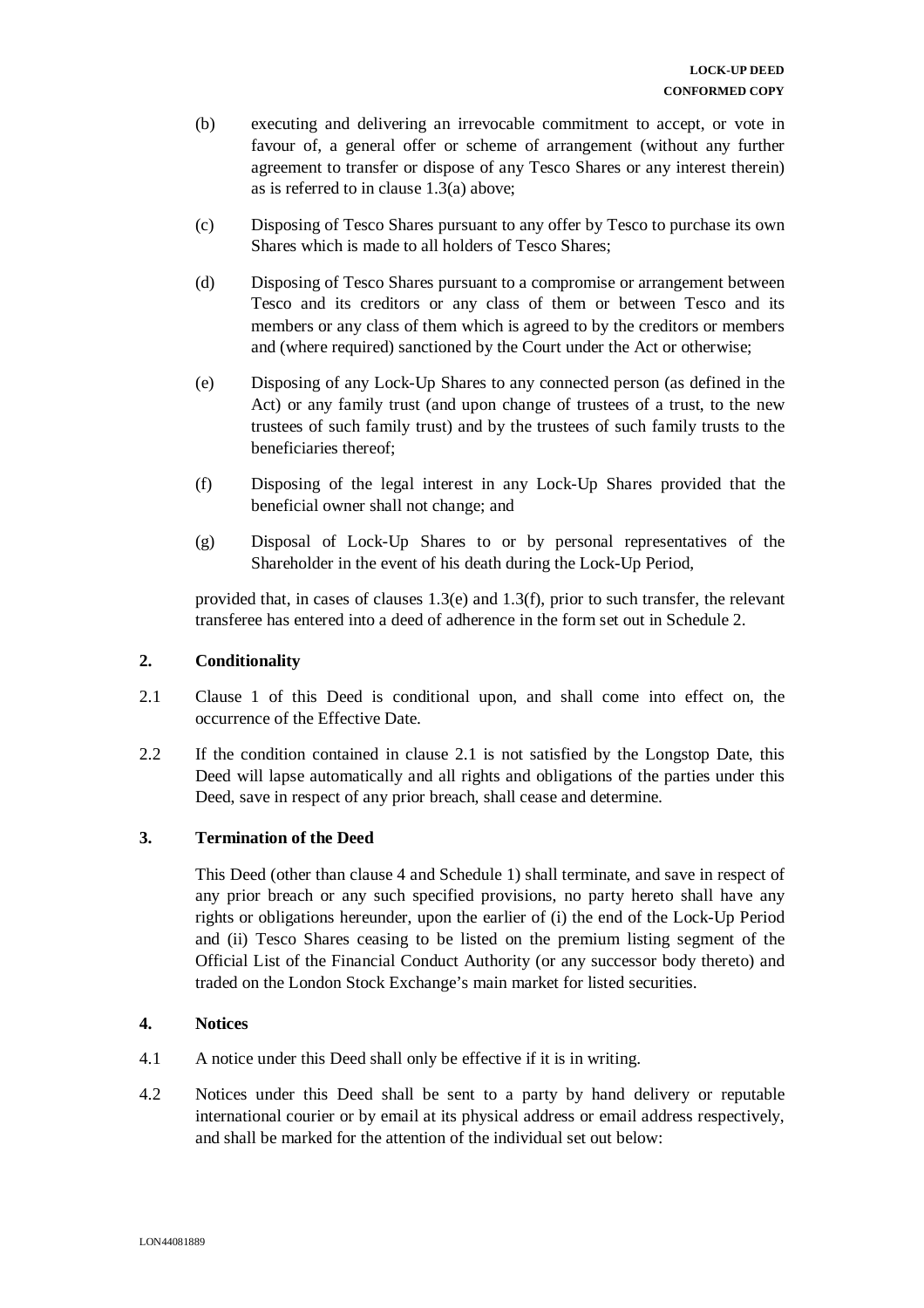#### **Tesco:**

| Attention:        | Adrian Morris                                                                           |
|-------------------|-----------------------------------------------------------------------------------------|
| Physical address: | Tesco House<br><b>Shire Park</b><br><b>Kestrel Way</b><br>Welwyn Garden City<br>AL7 1GA |
| Email address:    | adrian.morris@uk.tesco.com                                                              |

*with a copy to (but such copy shall not constitute notice):* 

| Attention: | Claire Wills |
|------------|--------------|
|            |              |

| Freshfields Bruckhaus Deringer LLP |
|------------------------------------|
| 65 Fleet Street                    |
| London EC4Y 1HS                    |
| United Kingdom                     |
|                                    |

Email address: claire.wills@freshfields.com

#### **The Shareholder:**

| Attention:        | Charles Wilson       |
|-------------------|----------------------|
| Physical address: | <b>Equity House</b>  |
|                   | Irthlingborough Road |
|                   | Wellingborough       |
|                   | <b>Northants</b>     |
|                   | NN8 ILT              |

Email address: Charles.Wilson@Booker.co.uk

*with a copy to (but such copy shall not such constitute notice):* 

| Attention:        | Lee Coney                                                                           |
|-------------------|-------------------------------------------------------------------------------------|
| Physical address: | Clifford Chance LLP<br><b>Upper Bank Street</b><br>London E14 5JJ<br>United Kingdom |
| Email address:    | lee.coney@cliffordchance.com                                                        |

- 4.3 A party may change its notice details on giving notice to the other party of the change in accordance with clauses 4.1 and 4.2. That notice shall only be effective on the date falling one Business Day after the notification has been received or such later date as may be specified in the notice.
- 4.4 Any notice given under this Deed shall, in the absence of earlier receipt, be deemed to have been duly given:
	- (a) if delivered by hand, on delivery;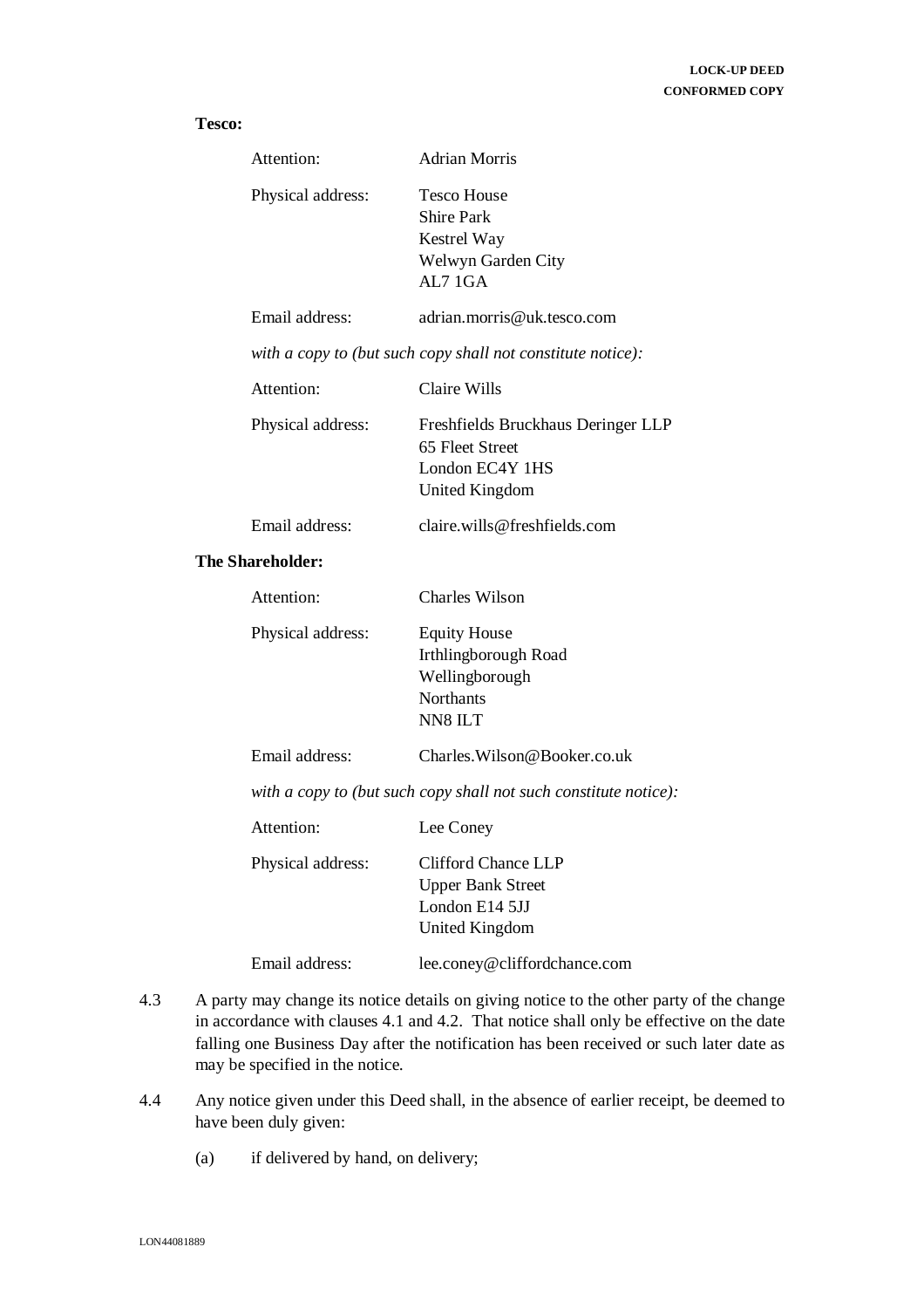- (b) if sent by reputable international courier, on signature of a delivery receipt; or
- (c) if sent by email, when sent.
- 4.5 Any notice given under this Deed outside the period between 9:00 a.m. and 5:00 p.m. (*Working Hours*) shall be deemed not to have been given until the start of the next period of Working Hours.
- 4.6 Each party shall, where it sends a notice by email to the other party, within two Business Days send a hard copy of the relevant notice via hand delivery or reputable international courier to the physical address of the other party.

### **5. General**

- 5.1 **Assignment.** No party shall assign, transfer, charge or otherwise deal with all or any of its rights under this Deed nor grant, declare or dispose of any right or interest in it except to any member of its group (in the case of Tesco) or as set out in clauses 1.3(e) and 1.3(f) (in the case of the Shareholder).
- 5.2 **Waiver.** No failure or delay by any party in exercising any right or remedy provided by law or under this Deed shall impair such right or remedy or operate or be construed as a waiver or variation of it or preclude it or its exercise at any subsequent time and no single or partial exercise of any such right or remedy shall preclude any further exercise of it or the exercise of any other remedy.
- 5.3 **Further Assurance.** Each of the parties shall perform (or procure the performance of) all further acts and things, and execute and deliver (or procure the execution and delivery of) such further documents, as may be required by law or as may be necessary or reasonably required by the other party to implement and give effect to this Deed.
- 5.4 **Counterparts.** This Deed may be executed in any number of counterparts, and by each party on separate counterparts. Each counterpart is an original, but all counterparts shall together constitute one and the same instrument. Delivery of a counterpart of this Deed by e-mail attachment shall be an effective mode of delivery.
- 5.5 **Variation.** No amendment of this Deed (or of any of the documents referred to in this Deed) shall be valid unless it is in writing and signed by or on behalf of each of the parties to it.
- 5.6 **Invalidity.** Each of the provisions of this Deed is severable. If any such provision is held to be or becomes invalid or unenforceable in any respect under the laws of any jurisdiction it shall have no effect in that respect and the parties shall use all reasonable endeavours to replace it by a valid and enforceable substitute provision the effect of which is as close to the intended effect as possible.
- 5.7 **Third Party Rights.** A person who is not a party to this Deed shall have no right under the Contracts (Rights of Third Parties) Act 1999 to enforce any of its terms.
- 5.8 **Governing Law.** This Deed and any non-contractual obligations arising out of or in connection with this Deed shall be governed by, and interpreted in accordance with, English Law.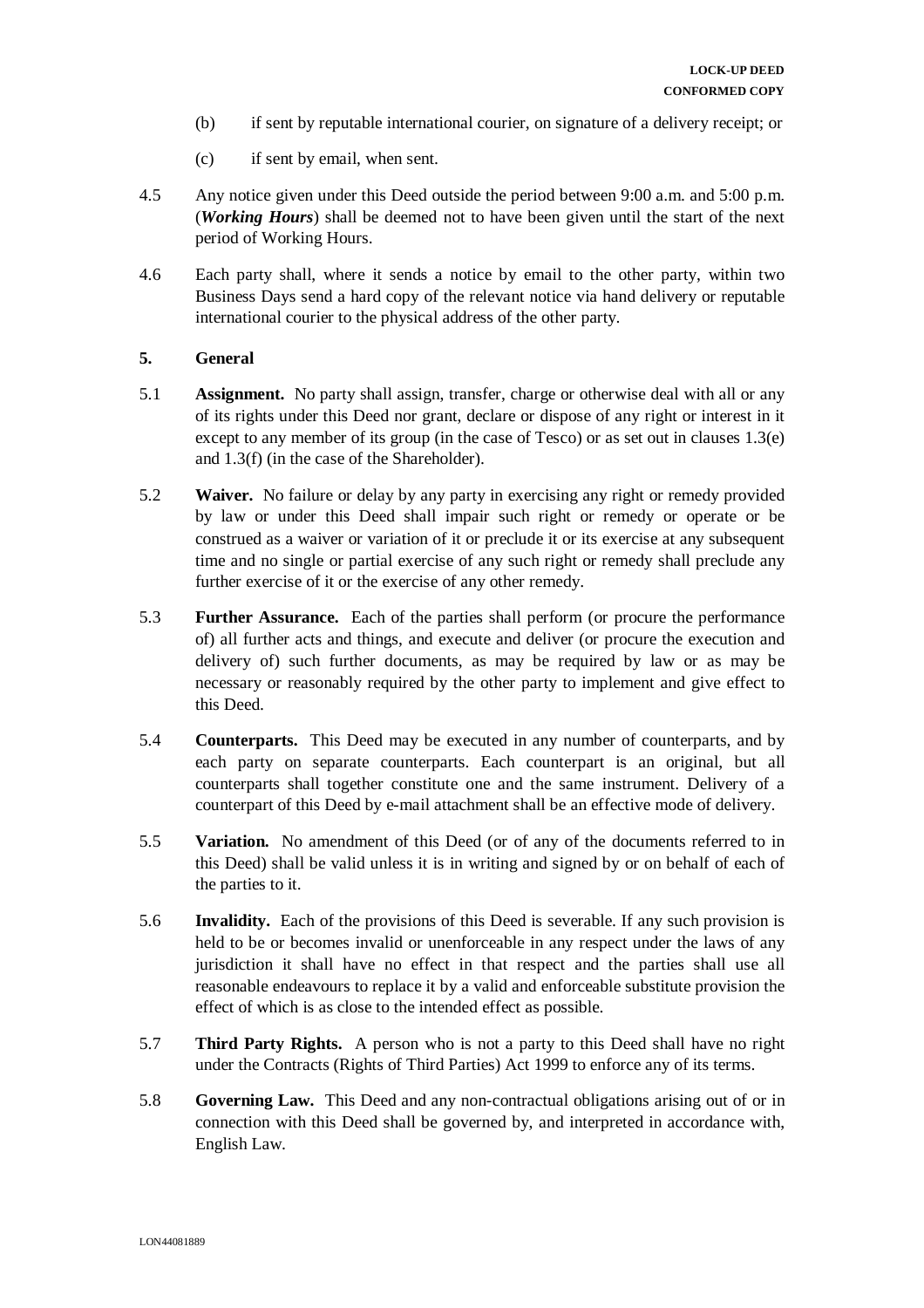5.9 **Jurisdiction.** The English courts shall have exclusive jurisdiction in relation to all disputes (including claims for set-off and counterclaims) arising out of or in connection with this Deed including, without limitation, disputes arising out of or in connection with: (i) the creation, validity, effect, interpretation, performance or nonperformance of, or the legal relationships established by, this Deed; and (ii) any noncontractual obligations arising out of or in connection with this Deed. For such purposes each party irrevocably submits to the jurisdiction of the English courts and waives any objection to the exercise of such jurisdiction.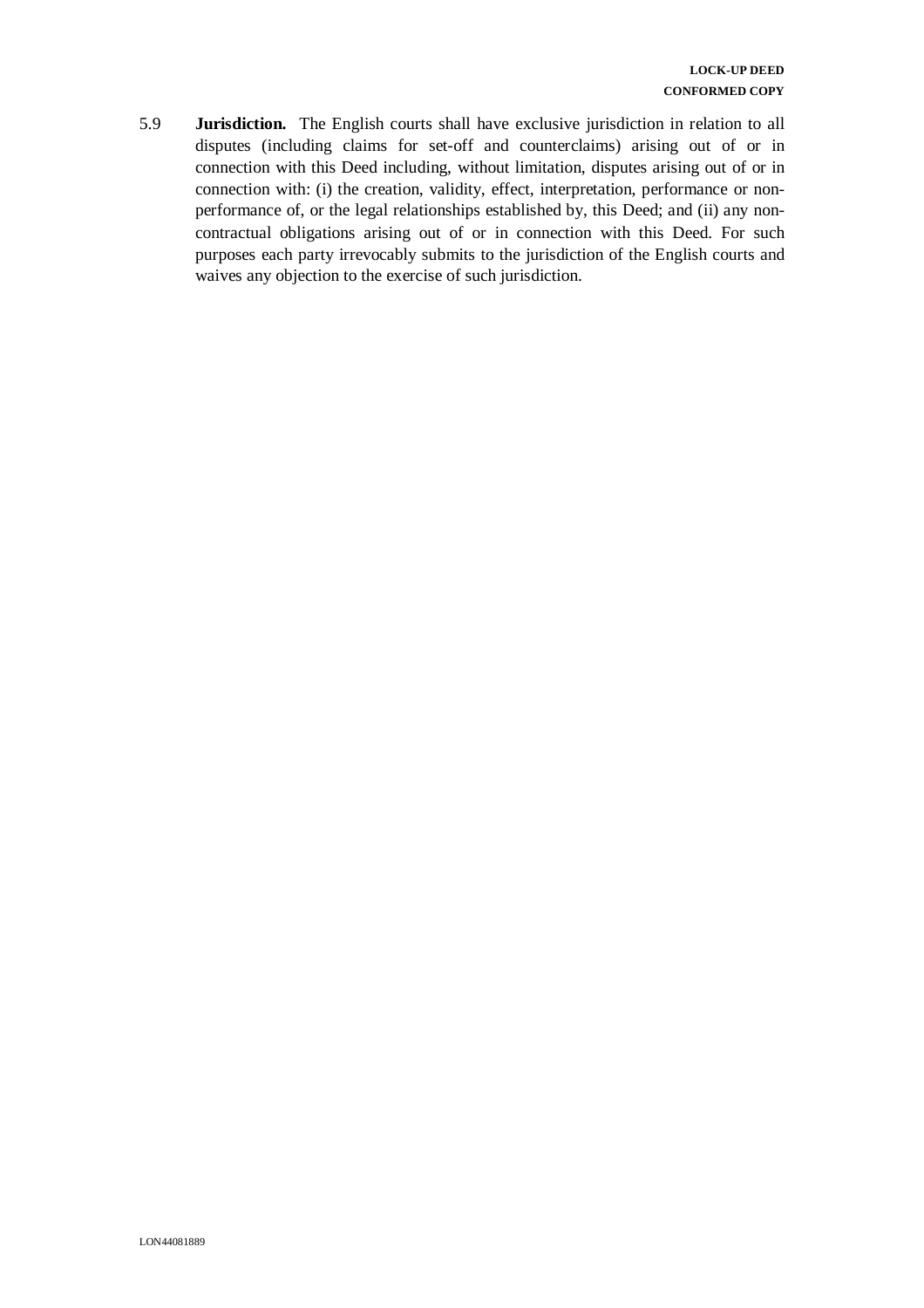#### **Schedule 1 Definitions And Interpretation**

**1. Definitions**. In this Deed, the following words and expressions shall have the following meanings:

Act means the Companies Act 2006, as amended from time to time:

*Announcement* means the announcement of a firm intention to proceed with the Merger in accordance with the Code;

*Booker Shareholders* means the registered holders of Booker Shares from time to time

*Booker Shares* means the ordinary shares of one pence each in the capital of Booker from time to time;

*Business Day* means a day, other than a Saturday, Sunday or public or bank holiday, when banks are open for business in London;

*Code* means the UK City Code on Takeovers and Mergers as issued from time to time on behalf of the Panel;

*Court* means the High Court of Justice of England and Wales;

*Court Meeting* the meeting or meetings of the Booker Shareholders or any class or classes thereof (and any adjournment(s) thereof) to be convened pursuant to section 896 of the Act for the purpose of considering, and, if thought fit, approving the Scheme and any adjournment, postponement or reconvention thereof;

*Dispose* includes to offer, issue, lend, mortgage, assign, charge, pledge, sell, transfer or contract to sell or transfer or issue options in respect of, or otherwise dispose of or deal in, directly or indirectly, or announce an offering, disposal or transfer, of, any Lock-Up Shares (or any interest therein or in respect thereof) or enter into any transaction with the same economic effect as, or agree to do, any of the foregoing, and *Disposal* or *Disposing* shall be construed accordingly;

*Effective Date* means the date upon which either:

- (a) the Scheme becomes effective in accordance with its terms; or
- (b) if Tesco elects to implement the Merger by way of an Offer, the date on which the Offer becomes or is declared unconditional in all respects;

*Lock-Up Period* means the period commencing on the Effective Date and expiring on the fifth (5) anniversary of such Effective Date;

#### *Lock-Up Shares* means:

- (a) the New Tesco Shares allotted and issued to the Shareholder pursuant to the Scheme (or, if relevant, the Offer); and
- (b) any other Tesco Shares held by the Shareholder as at the Effective Date;

*Longstop Date* has the meaning given in the Announcement;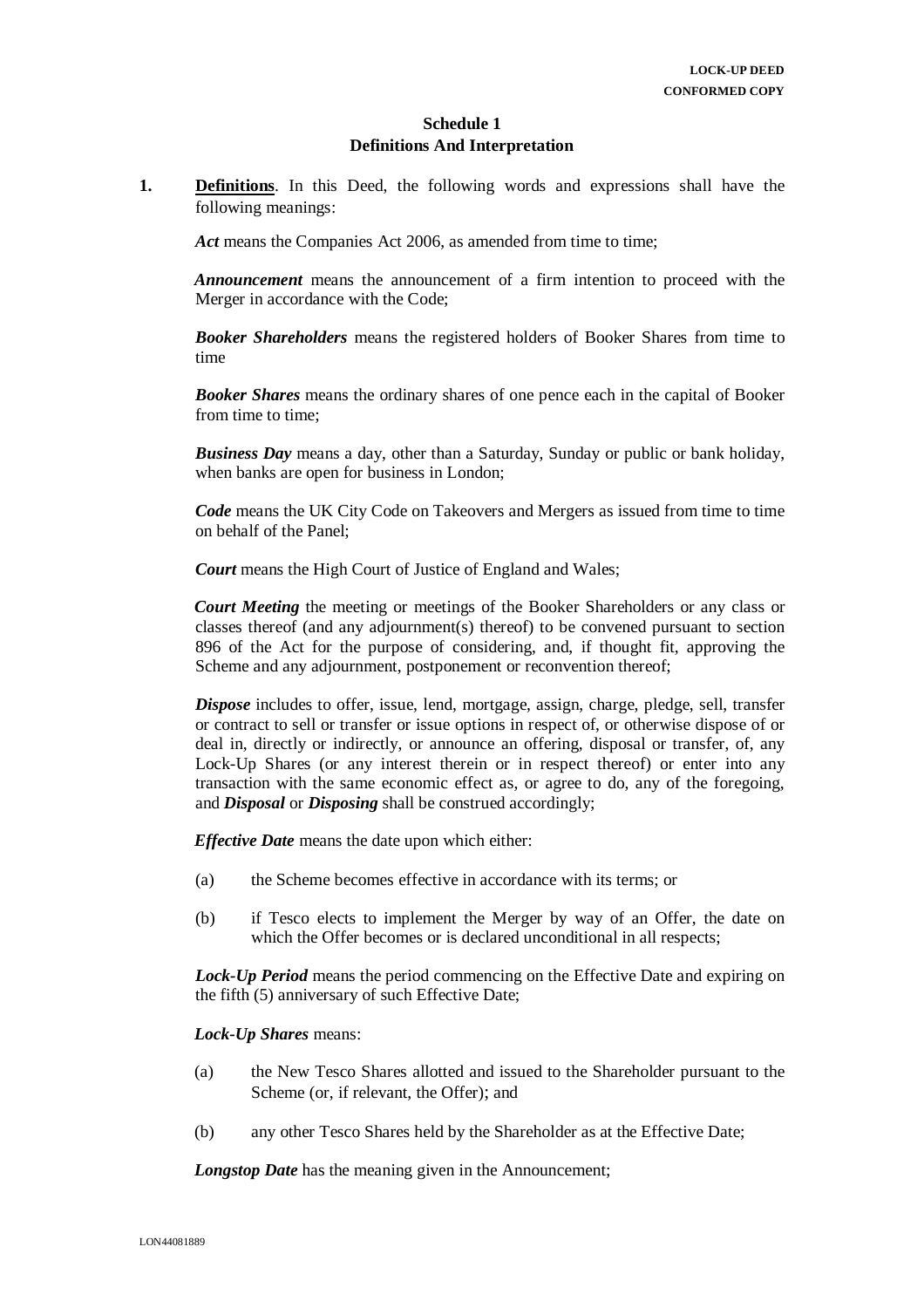*Merger* means the direct or indirect merger of the entire issued and to be issued share capital of Booker and Tesco (other than Booker Shares already held by Tesco, if any) to be implemented by way of the Scheme or (should Tesco so elect, subject to the consent of the Panel) by way of the Offer;

*New Tesco Shares* means the Tesco Shares which, subject to a valid election to that effect by a Booker Shareholder, are to be issued pursuant to the terms of the Merger;

*Offer* means if (subject to the consent of the Panel) Tesco elects to effect the Merger by way of a Takeover Offer, the offer to be made by or on behalf of Tesco to acquire the issued and to be issued ordinary share capital of Booker on the terms and subject to the conditions to be set out in the related offer document;

*Panel* means the UK Panel on Takeovers and Mergers;

*Scheme* means the scheme of arrangement proposed to be made under Part 26 of the Act between Booker and the Booker Shareholders on Booker's register of members as at the record date to be set out in the Scheme document, with or subject to any modification, addition or condition approved or imposed by the Court and agreed to by Booker and Tesco; and

*Tesco Shares* means ordinary shares of five pence each in Tesco (including, if the context so requires, New Tesco Shares).

- **2. Interpretation**. In this Deed, unless the context otherwise requires:
- 2.1 references to a person include any individual, firm, body corporate (wherever incorporated), government, state or agency of a state or any joint venture, association, partnership, works council or employee representative body (whether or not having separate legal personality);
- 2.2 headings do not affect the interpretation of this Deed; the singular shall include the plural and vice versa; and references to one gender include all genders;
- 2.3 references to any English legal term or concept shall, in respect of any jurisdiction other than England, be construed as references to the term or concept which most nearly corresponds to it in that jurisdiction;
- 2.4 references to sterling or pounds sterling or  $\pounds$  are references to the lawful currency from time to time of England; and
- 2.5 any phrase introduced by the terms including, include, in particular or any similar expression shall be construed as illustrative and shall not limit the sense of the words preceding those terms.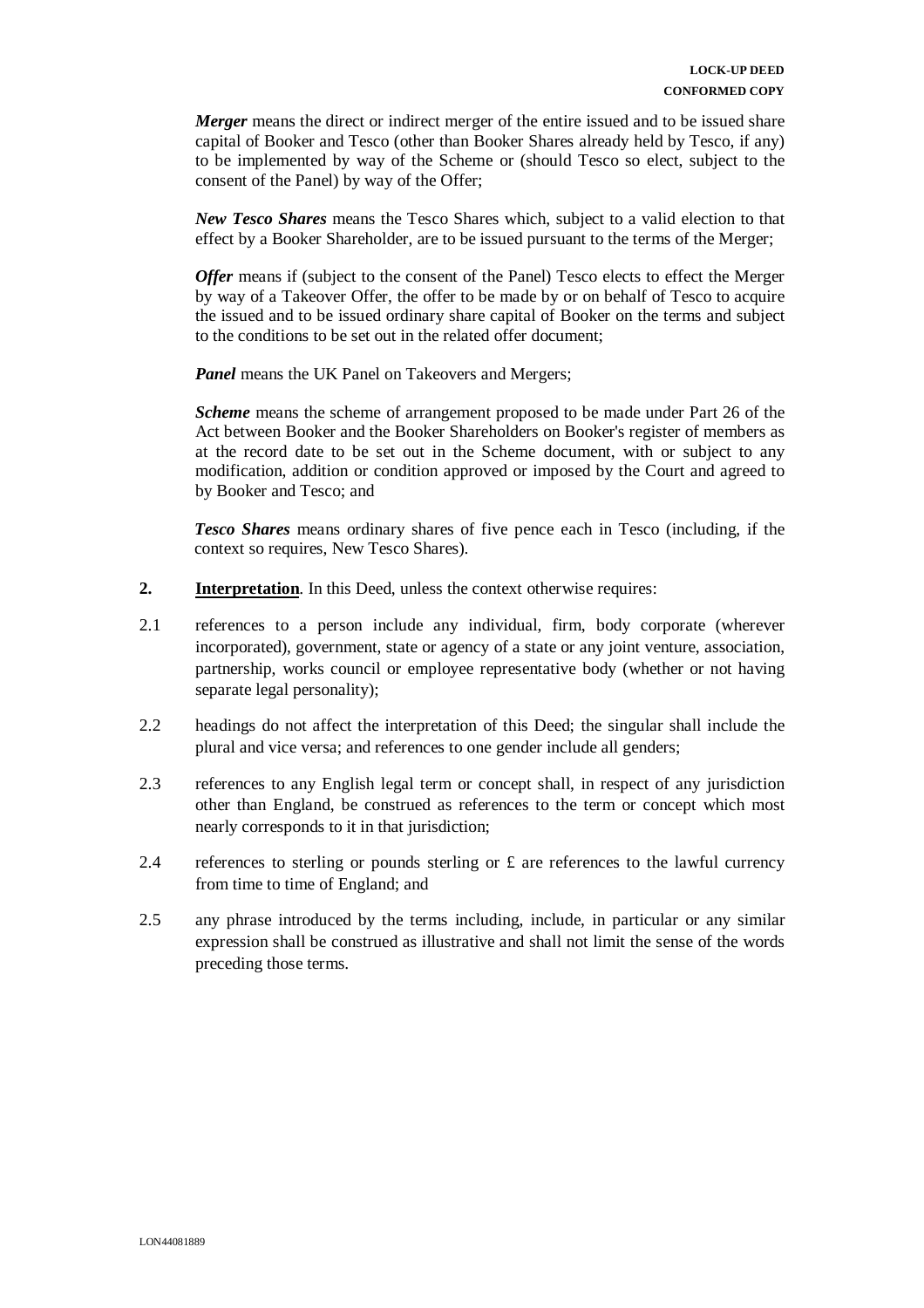- **3. Enactments**. Except as otherwise expressly provided in this Deed, any express reference to an enactment (which includes any legislation in any jurisdiction) includes references to (i) that enactment as amended, consolidated or re-enacted by or under any other enactment before or after the date of this Deed; (ii) any enactment which that enactment re-enacts (with or without modification); and (iii) any subordinate legislation (including regulations) made (before or after the date of this deed) under that enactment, as amended, consolidated or re-enacted as described in (i) or (ii) above.
- **4. Schedule**. This Schedule 1 is a schedule to this Deed and forms part of this Deed.
- **5. Inconsistencies**. Where there is any inconsistency between the definitions set out in this Schedule and the definitions set out in any clause or any other Schedule, then, for the purposes of construing such clause or Schedule, the definitions set out in such clause or Schedule shall prevail.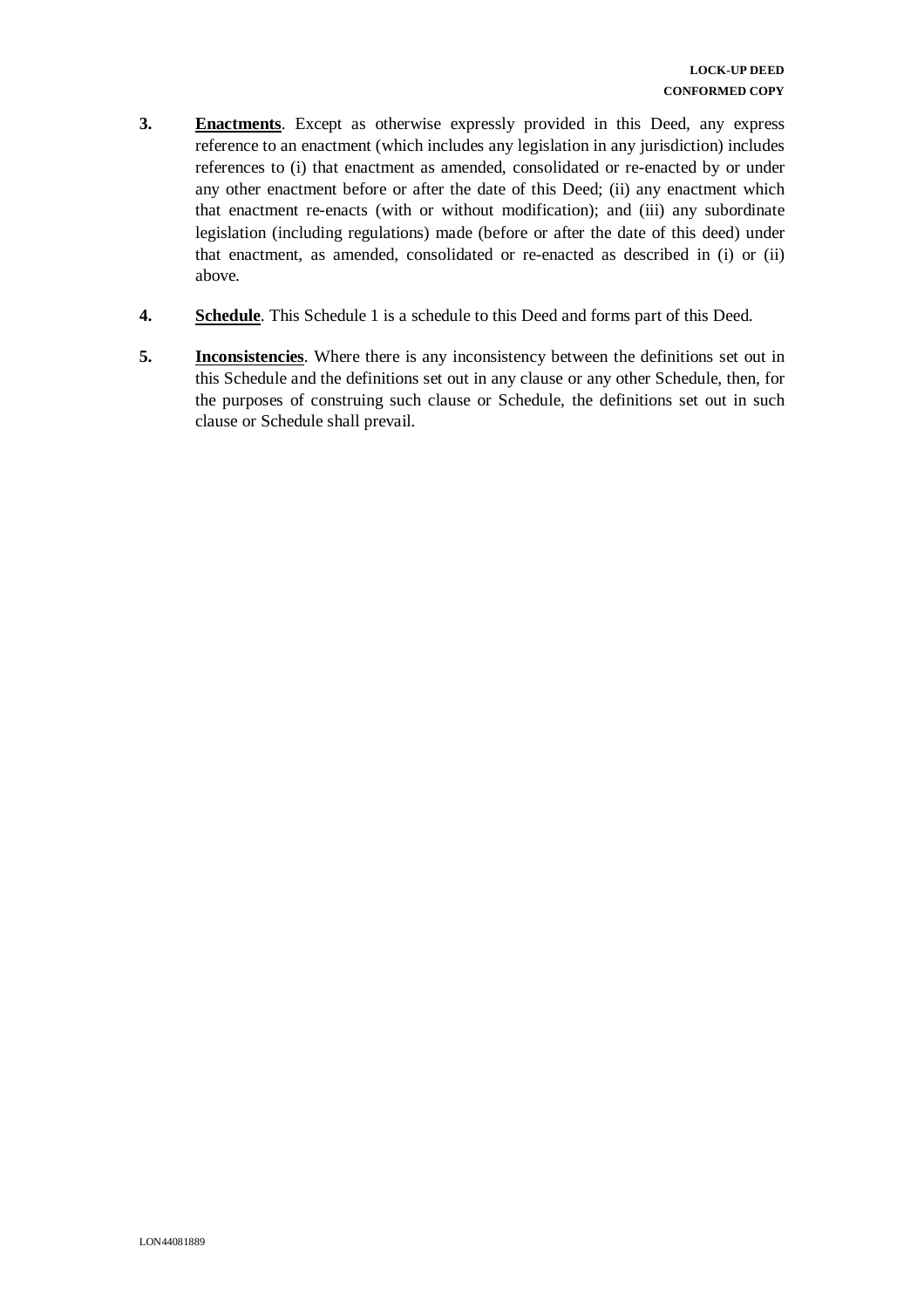## **Schedule 2 Deed of Adherence**

**THIS DEED OF ADHERENCE** is made on [•] 20[•] by [*transferee*] [(company no. [•])] of [*address*] (the *Transferee*) in favour of **TESCO PLC**, a public company incorporated in England and Wales with registered number 00445790 and whose registered office is at Tesco House, Shire Park, Kestrel Way, Welwyn Garden City AL7 1GA (*Tesco*).

## **INTRODUCTION**

- (A) This Deed of Adherence is executed pursuant to clause 1.3 of a lock-up deed dated \_\_\_ January 2017 entered into between Tesco and Mr Charles Wilson (the *Transferor*) (the *Lock-Up Deed*).
- (B) The Transferee is to acquire [•] Lock-Up Shares from the Transferor (the *Transferred Shares*).

## **IT IS AGREED** as follows:

### **1. Definitions**

Unless otherwise defined, terms used in this Deed shall have the meaning set out in the Lock-Up Deed.

## **2. Adherence to the Lock-Up Deed**

With effect from  $\lceil \cdot \rceil$  (the *Effective Date*), the Transferee shall observe, perform and be bound by all obligations that are applicable to the Shareholder under the Lock-Up Deed, as if the Transferee had at all times been a party to the Lock-Up Deed.

### **3. Notices**

For the purposes of clause 4 of the Lock-Up Deed, the Transferee's physical address and email address shall be:

| Attention:                             | $  \bullet  $           |
|----------------------------------------|-------------------------|
| Physical address:                      | $  \bullet  $           |
| Email address:                         | $\lceil \bullet \rceil$ |
| with a conv to (but such conv shall no |                         |

*with a copy to (but such copy shall not such constitute notice):* 

| Attention:        | $\lceil \bullet \rceil$ |
|-------------------|-------------------------|
| Physical address: | $\lceil \bullet \rceil$ |

- 
- Email address [ $\bullet$ ]

## **4. Governing law and disputes**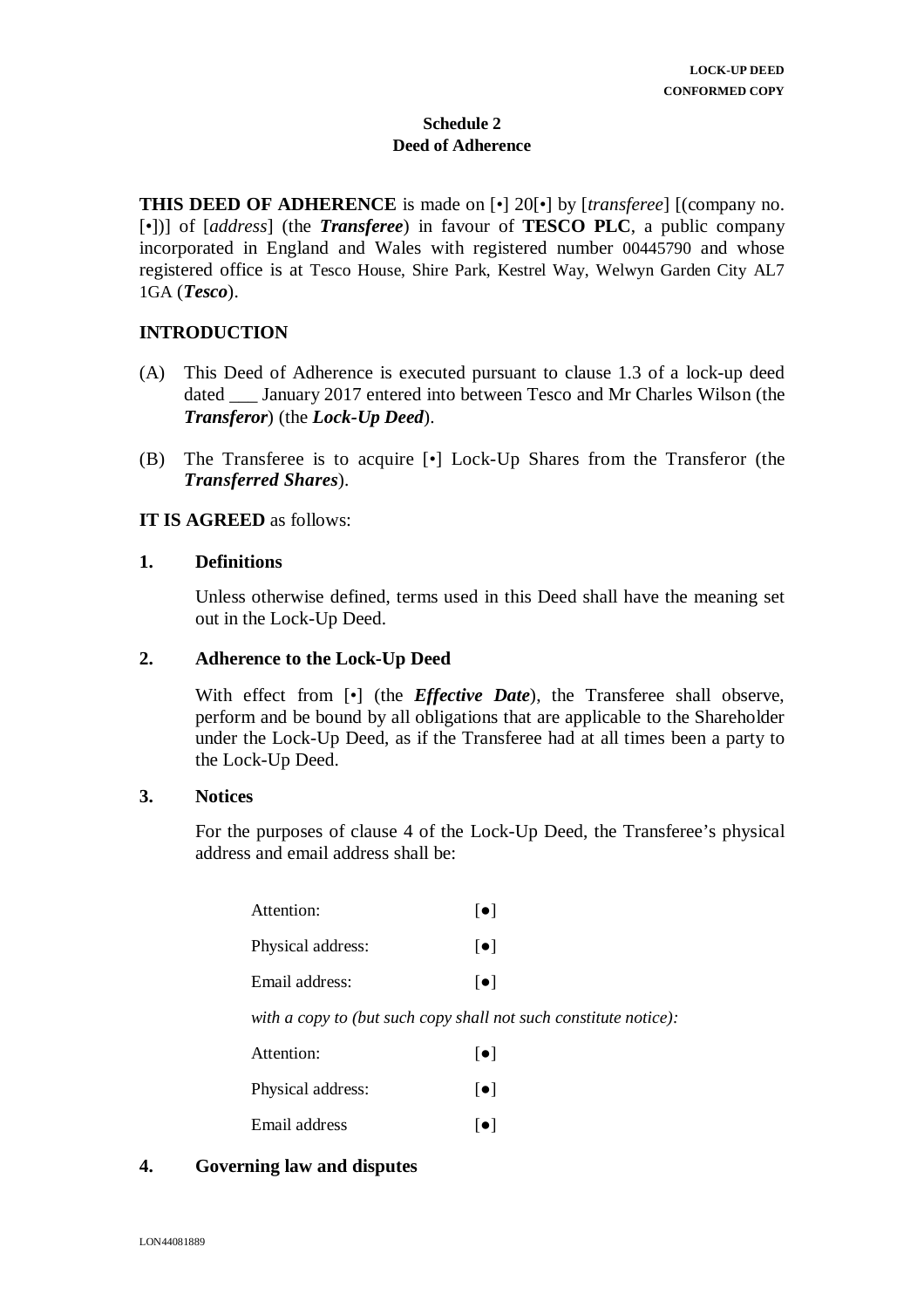- 4.1 This Deed and the relationship among the parties to it and any noncontractual obligations which may arise out of or in connection with this Deed shall be governed by and interpreted in accordance with English law.
- 4.2 All parties to this Deed agree that the courts of England are to have exclusive jurisdiction to settle any dispute (including claims for set-off and counterclaims) which may arise out of or is in connection with (a) the creation, validity, effect, interpretation or performance of, or of the legal relationships established by, this Deed or otherwise arising out of or in connection with this Deed; and (b) any non-contractual obligations which may arise out of or in connection with this Deed and for such purposes all parties irrevocably submit to the exclusive jurisdiction of the English courts.
- 4.3 [The Transferee shall at all times maintain an agent for service of process and any other documents in proceedings in England or any other proceedings in connection with this Deed. Such agent shall be:
	- [●]]

**AS WITNESS** this Deed has been executed as a deed by the parties the day and year first before written and it is intended to be and it is hereby delivered by the parties as a deed.

**[***Execution details***]**